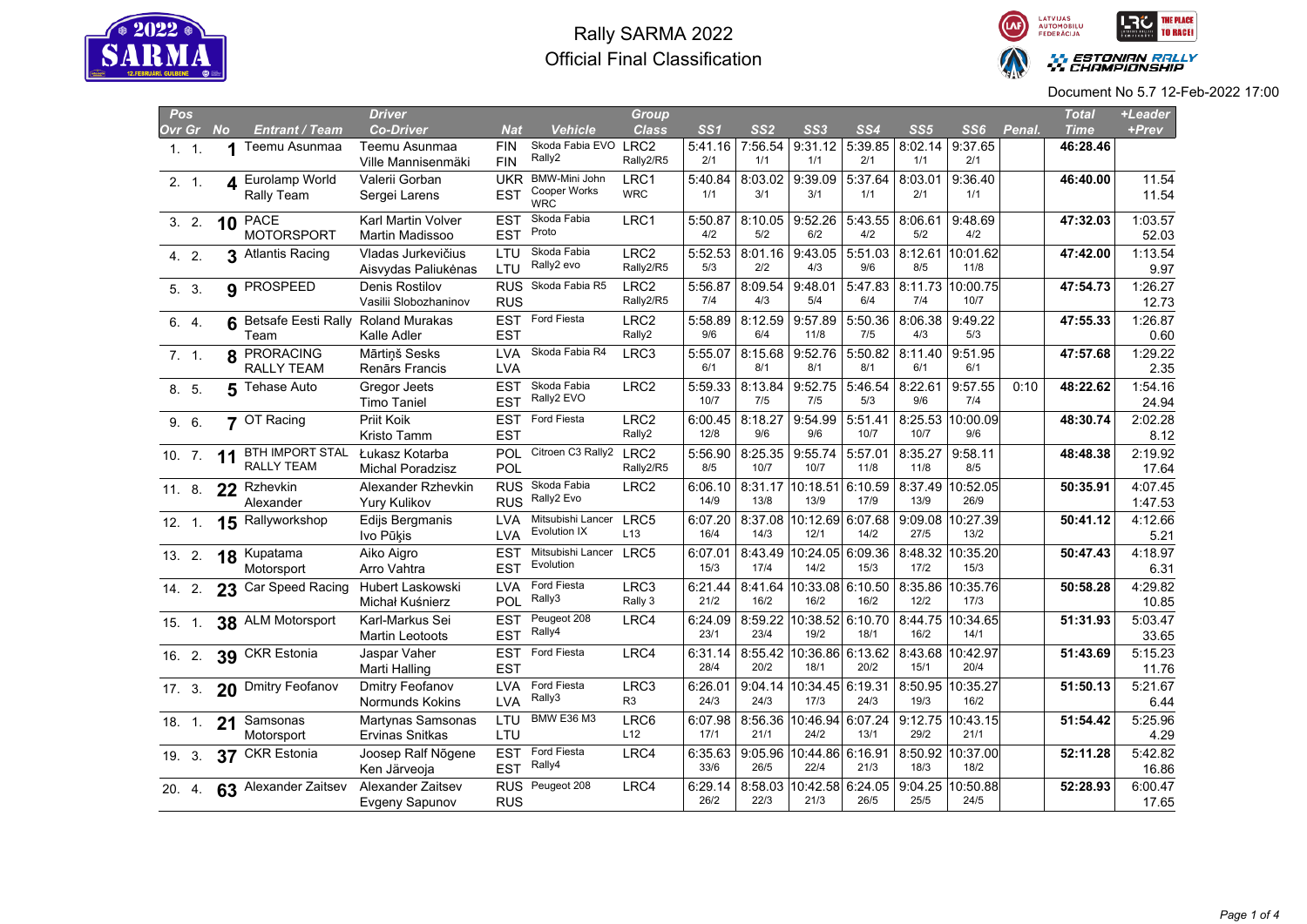



| Pos    |           |                                       | <b>Driver</b>                   |                          |                                   | Group                          |                 |                  |                          |         |                 |                          |        | <b>Total</b> | +Leader          |
|--------|-----------|---------------------------------------|---------------------------------|--------------------------|-----------------------------------|--------------------------------|-----------------|------------------|--------------------------|---------|-----------------|--------------------------|--------|--------------|------------------|
| Ovr Gr | <b>No</b> | Entrant / Team                        | <b>Co-Driver</b>                | Nat                      | <b>Vehicle</b>                    | <b>Class</b>                   | SS1             | SS <sub>2</sub>  | SS3                      | SS4     | SS <sub>5</sub> | SS6                      | Penal. | <b>Time</b>  | +Prev            |
| 21.5.  | 36        | <b>CKR Estonia</b>                    | Patrick Enok                    | EST                      | Ford Fiesta                       | LRC4                           | 6:35.16         | 9:13.12          | 10:53.24 6:18.90         |         | 8:55.79         | 10:41.38                 |        | 52:37.59     | 6:09.13          |
|        |           |                                       | Rauno Rohtmets                  | <b>EST</b>               | Rally4                            | Rally4                         | 32/5            | 28/6             | 26/5                     | 23/4    | 20/4            | 19/3                     |        |              | 8.66             |
| 22.3.  |           | 44 Kupatama                           | Siim Liivamägi                  | <b>EST</b>               | Mitsubishi Lancer                 | LRC5                           | 6:27.43         |                  | 8:49.75 11:07.52 6:17.03 |         |                 | 8:56.57 11:07.52         |        | 52:45.82     | 6:17.36          |
|        |           | Motorsport                            | Edvin Parisalu                  | <b>EST</b>               | EVO VII                           |                                | 25/7            | 18/5             | 29/5                     | 22/5    | 21/3            | 29/4                     |        |              | 8.23             |
| 23 1   |           | 27 Kristaps Dzīvītis                  | Kristaps Dzīvītis               | <b>LVA</b>               | Audi 80 quattro                   | <b>RK11</b>                    | 6:32.67         | 9:04.60          | 10:51.90 6:25.86         |         |                 | 8:59.78 10:51.90         |        | 52:46.71     | 6:18.25          |
|        |           |                                       | Māris Egle                      | <b>LVA</b>               |                                   | L <sub>13</sub>                | 29/1            | 25/1             | 25/1                     | 28/1    | 22/1            | 25/1                     |        |              | 0.89             |
| 24. 4. |           | 30 A1MMOTORSPOR Edgars Balodis        |                                 | <b>EST</b>               | Mitsubishi EVO 8 LRC5             |                                | 6:34.25         |                  | 9:10.85 11:21.24 6:24.59 |         |                 | 9:02.50 11:21.24         |        | 53:54.67     | 7:26.21          |
|        |           |                                       | Maksims Juzikevics              | <b>LVA</b>               |                                   |                                | 31/9            | 27/6             | 39/8                     | 27/6    | 24/4            | 37/6                     |        |              | 1:07.96          |
| 25. 1. |           | 62 Kaur Motorsport                    | Karel Tölp                      | <b>EST</b>               | Ford Fiesta R2                    | LRC7                           | 6:54.52         | 9:21.45          | 11:05.88 6:41.46         |         | 9:10.35         | 10:58.30                 |        | 54:11.96     | 7:43.50          |
|        |           |                                       | Sander Siniorg                  | <b>EST</b>               |                                   | L9                             | 48/7            | 33/2             | 27/1                     | 36/3    | 28/1            | 28/2                     |        |              | 17.29            |
| 26.2   |           | 78 Gints Lasmanis                     | Madars Dīriņš                   | <b>LVA</b>               | Renault Clio                      | LRC7                           | 6:44.86         | 9:23.70          | 11:17.87 6:35.96         |         | 9:18.71         | 10:57.09                 |        | 54:18.19     | 7:49.73          |
|        |           |                                       | Gints Lasmanis                  | <b>LVA</b>               |                                   |                                | 40/3            | 35/3             | 36/3                     | 33/2    | 35/4            | 27/1                     |        |              | 6.23             |
| 27.2.  |           | 67 Juuru Tehnikaklubi Tarmo Lee       |                                 | <b>EST</b>               | <b>BMW 320</b>                    | LRC6                           | 6:43.32         | 9:26.33          | 11:10.66 6:36.60         |         |                 | 9:14.44 11:17.13         |        | 54:28.48     | 8:00.02          |
|        |           |                                       | Tõnu Nõmmik                     | <b>EST</b>               |                                   |                                | 38/3            | 36/4             | 32/4                     | 34/4    | 31/3            | 33/4                     |        |              | 10.29            |
| 28. 6. |           | 31 JOCZ Rally Team                    | Jocz Tymoteusz                  | POL                      | Ford Fiesta                       | LRC4                           | 6:47.05         | 9:30.16          | 11:17.72 6:41.71         |         |                 | 9:18.22 11:17.72         |        | 54:52.58     | 8:24.12          |
|        |           |                                       | Maciej Judycki                  | POL                      | Rally4                            | Rally4                         | 43/7            | 40/8             | 35/8                     | 37/6    | 34/6            | 35/7                     |        |              | 24.10            |
| 29. 3. |           | 69 Pihtla RT                          | Karl Jalakas                    | <b>EST</b>               | BMW M3                            | LRC6                           | 6:55.63         | 9:26.86          | 11:26.85                 | 6:38.29 |                 | 9:16.19 11:11.09         |        | 54:54.91     | 8:26.45          |
|        |           |                                       | Janek Kundrats                  | <b>EST</b>               |                                   |                                | 52/6            | 37/5             | 40/5                     | 35/5    | 33/4            | 30/3                     |        |              | 2.33             |
| 30. 7. | 33        | Sporta klubs                          | Gil Membrado                    | <b>LVA</b>               | Ford Fiesta<br>Rally4             | LRC4                           | 6:54.75         | 9:28.68          | 11:10.07                 | 6:48.36 | 9:25.56         | 11:14.58                 |        | 55:02.00     | 8:33.54          |
|        |           | <b>Autostils Rally Team</b>           | Rogelio Peñate López            | <b>ESP</b>               |                                   | Junior                         | 49/8            | 39/7             | 30/6                     | 43/7    | 37/7            | 31/6                     |        |              | 7.09             |
| 31.9.  |           | 2 ALM Motorsport                      | Georg Linnamäe                  | <b>EST</b>               | Volkswagen Polo<br>R <sub>5</sub> | LRC <sub>2</sub>               | 5:43.81         |                  | 16:18.74 9:37.55         | 5:41.39 |                 | $8:03.69$   9:39.40      |        | 55:04.58     | 8:36.12          |
|        |           |                                       | James Morgan                    | <b>GBR</b>               |                                   |                                | 3/2             | 68/9             | 2/2                      | 3/2     | 3/2             | 3/2                      |        |              | 2.58             |
| 32.2.  |           | 84 Matīss Mežaks                      | Matīss Mežaks                   | <b>LVA</b>               | <b>BMW 325</b>                    | <b>RK11</b>                    | 6:47.28<br>44/3 | 9:31.53          | 11:30.26 6:44.93         |         | 38/2            | 9:27.53 11:15.87<br>32/2 |        | 55:17.40     | 8:48.94          |
|        |           |                                       | Miķelis Mežaks                  | <b>LVA</b>               |                                   |                                |                 | 41/2             | 41/2                     | 39/2    |                 |                          |        |              | 12.82            |
| 33 3   |           | 76 Murakas Racing                     | <b>Keiro Orgus</b>              | <b>EST</b>               | Honda Civic<br>Type-R             | LRC7                           | 7:05.39         | 9:28.06<br>38/4  | 11:30.66 6:47.09<br>42/4 | 40/4    | 32/3            | 9:14.45 11:17.15         |        | 55:22.80     | 8:54.34          |
|        |           |                                       | Evelin Mitendorf                | <b>EST</b>               |                                   |                                | 62/11           |                  |                          |         |                 | 34/3                     |        |              | 5.40             |
| 34 4   |           | 29 Juuru Tehnikaklubi Taavi Niinemets |                                 | <b>EST</b>               | BMW M3                            | LRC6                           | 6:24.00<br>22/2 | 12:10.21<br>64/8 | 10:45.92 6:21.19<br>23/1 | 25/2    | 9:00.47<br>23/1 | 10:45.92<br>23/2         |        | 55:27.71     | 8:59.25          |
|        |           |                                       | Esko Allika                     | <b>EST</b>               |                                   |                                |                 |                  |                          |         |                 |                          |        |              | 4.91             |
| 35. 4. |           | 47 Ainārs Šusts                       | Ainārs Šusts                    | <b>LVA</b><br><b>LVA</b> | Ford Fiesta                       | LRC3<br>Rally 3                | 6:48.32<br>45/5 | 9:21.81<br>34/5  | 11:13.14 6:55.63<br>33/4 | 48/5    | 43/5            | 9:48.98 11:27.31<br>40/5 |        | 55:35.19     | 9:06.73<br>7.48  |
|        |           |                                       | Jānis Stepanovs                 |                          | BMW M3                            |                                |                 |                  |                          |         |                 |                          |        |              |                  |
| 36. 5. |           | 53 BTR Racing                         | Argo Kuutok                     | <b>EST</b><br><b>EST</b> |                                   | LRC6<br>L13                    | 6:59.04<br>57/8 | 9:43.20<br>46/7  | 11:31.10 6:41.73<br>43/6 | 38/6    | 9:43.20<br>42/6 | 11:22.89<br>38/5         |        | 56:01.16     | 9:32.70          |
|        |           |                                       | Ott Mesikäpp                    |                          |                                   |                                |                 |                  |                          |         |                 |                          |        |              | 25.97            |
| 37. 5. |           | 17 Vorobjovs Racing                   | Jānis Vorobjovs                 | <b>LVA</b><br><b>LVA</b> | Mitsubishi Mirage LRC5            | L13                            | 5:59.46<br>11/1 | 8:30.09<br>12/2  | 11:19.19 6:12.92<br>37/6 | 19/4    | 14/1            | 8:39.52 10:25.99<br>12/1 | 5:00   | 56:07.17     | 9:38.71          |
|        |           |                                       | Guntars Zicāns                  |                          | <b>BMW 320</b>                    |                                |                 |                  |                          |         |                 |                          |        |              | 6.01             |
| 38 6   |           | 52 Märjamaa Rally<br>Team             | <b>Tarmo Silt</b><br>Raido Loel | <b>EST</b><br><b>EST</b> |                                   | LRC6                           | 6:58.31<br>56/7 | 9:41.61<br>45/6  | 11:36.15 6:47.99<br>45/7 | 42/7    | 41/5            | 9:41.61 11:25.97<br>39/6 |        | 56:11.64     | 9:43.18<br>4.47  |
|        |           |                                       |                                 |                          | EST VW Golf                       |                                |                 |                  |                          |         |                 |                          |        |              |                  |
| 39 4   | 41        | Tikkri Motorsport                     | Joonas Palmisto<br>Jan Nõlvak   | <b>EST</b>               |                                   | LRC7                           | 6:51.33<br>47/6 | 9:40.89<br>44/6  | 11:31.39 6:47.72<br>44/5 | 41/5    | 9:36.69<br>40/5 | 11:52.64<br>46/4         |        | 56:20.66     | 9:52.20<br>9.02  |
|        |           |                                       |                                 |                          | Audi 90 quattro                   |                                |                 |                  |                          |         |                 |                          |        |              |                  |
| 40. 3. |           | 49 Jānis Sala                         | Jānis Sala<br>Jānis Bruzinskis  | <b>LVA</b><br><b>LVA</b> |                                   | <b>RK11</b><br>L <sub>13</sub> | 6:42.66<br>36/2 | 9:59.20<br>51/4  | 11:53.74 6:50.22<br>50/3 | 45/3    | 39/3            | 9:31.53 11:31.33<br>41/3 |        | 56:28.68     | 10:00.22<br>8.02 |
|        |           |                                       |                                 |                          |                                   |                                |                 |                  |                          |         |                 |                          |        |              |                  |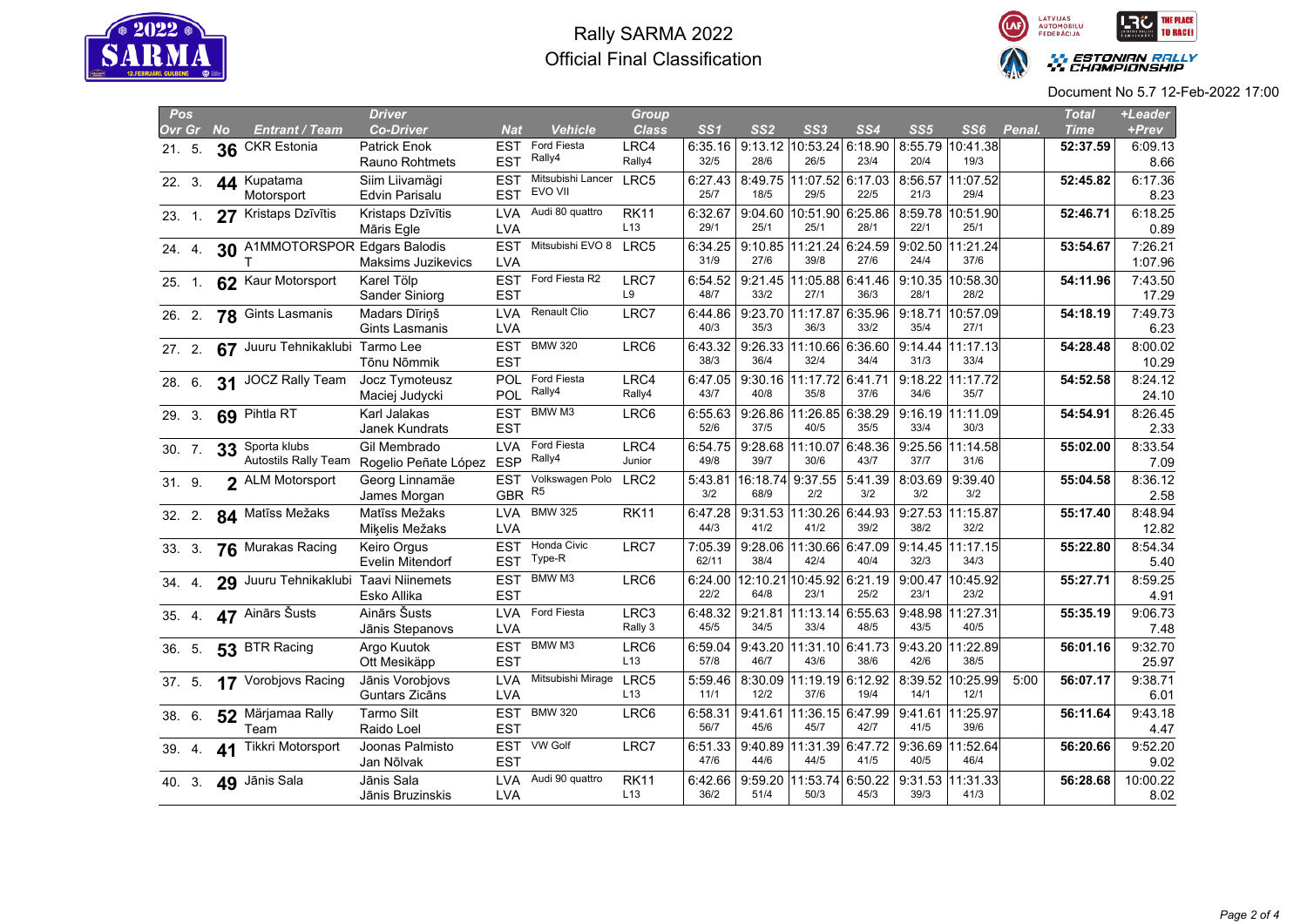



| <b>Pos</b> |                       | <b>Driver</b>           |            |                                     | <b>Group</b>    |         |                 |                                               |                 |                   |                                    |        | <b>Total</b> | +Leader    |
|------------|-----------------------|-------------------------|------------|-------------------------------------|-----------------|---------|-----------------|-----------------------------------------------|-----------------|-------------------|------------------------------------|--------|--------------|------------|
| Ovr Gr No  | <b>Entrant / Team</b> | <b>Co-Driver</b>        | Nat        | <b>Vehicle</b>                      | <b>Class</b>    | SS1     | SS <sub>2</sub> | SS <sub>3</sub>                               | SS <sub>4</sub> | SS <sub>5</sub>   | SS6                                | Penal. | <b>Time</b>  | +Prev      |
| 41. 6.     | 48 G.M. Racing SK     | Vaiko Samm              | EST        | Subaru Impreza                      | LRC5            | 6:33.18 |                 | 12:41.12 11:19.75 6:34.11                     |                 |                   | 9:23.14 11:45.70                   |        | 58:17.00     | 11:48.54   |
|            |                       | Kaimar Taal             | <b>EST</b> | <b>WRX STI</b>                      |                 | 30/8    | 66/10           | 38/7                                          | 32/7            | 36/6              | 44/9                               |        |              | 1:48.32    |
| 42. 5.     | 66 Rally Latvia SIA   | Ilja Zakmans            | <b>LVA</b> | Mitsubishi Lancer                   | LRC3            | 7:42.24 |                 | 9:50.63 11:53.56 7:25.60                      |                 |                   | 9:49.54 11:52.14                   |        | 58:33.71     | 12:05.25   |
|            |                       | Estere Zakmane          | <b>LVA</b> | EVO X                               | N4; N4 LV       | 71/6    | 48/6            | 49/5                                          | 55/6            | 44/6              | 45/6                               |        |              | 16.71      |
| 43. 5.     | 45 A <sub>1M</sub>    | Ronald Jürgenson        | <b>EST</b> | Honda Civic                         | LRC7            | 6:46.49 | 9:39.41         |                                               |                 |                   | 11:41.90 6:51.98 11:38.10 12:39.19 |        | 59:17.07     | 12:48.61   |
|            | <b>MOTORSPORT</b>     | Marko Kaasik            | <b>EST</b> | Type-R                              |                 | 42/5    | 43/5            | 48/6                                          | 46/6            | 58/8              | 55/6                               |        |              | 43.36      |
| 44 4       | 64 Rallyworkshop      | Arnis Alksnis           | <b>LVA</b> | <b>BMW 330</b>                      | <b>RK11</b>     |         |                 | 7:16.88 10:15.56 12:13.74 7:34.37             |                 |                   | 10:16.96 12:02.13                  |        | 59:39.64     | 13:11.18   |
|            |                       | Kaspars Zuģickis        | <b>LVA</b> |                                     |                 | 65/6    | 54/5            | 54/4                                          | 59/6            | 49/5              | 47/4                               |        |              | 22.57      |
| 45. 6.     | 77 Märjamaa Rally     | Rait Sinijärv           | <b>EST</b> | Honda Civic                         | LRC7            | 7:37.65 |                 | 10:12.92 12:20.70                             | 7:26.52         |                   | 10:06.49 12:20.70                  |        | 1:00:04.98   | 13:36.52   |
|            | Team                  | Kristo Galeta           | <b>EST</b> | Type-R                              |                 | 69/12   | 53/7            | 57/8                                          | 56/7            | 47/6              | 51/5                               |        |              | 25.34      |
| 46. 8.     | 32 Rally Latvia SIA   | <b>Thomas Martens</b>   | <b>LVA</b> | Ford Fiesta                         | LRC4            | 7:54.42 |                 | 10:17.60 12:09.46 7:28.97                     |                 |                   | 10:05.76 12:09.46                  | 0:10   | 1:00:15.67   | 13:47.21   |
|            |                       | Marc Huysegems          | <b>BEL</b> |                                     | R <sub>2</sub>  | 74/12   | 55/9            | 52/9                                          | 57/10           | 46/8              | 48/8                               |        |              | 10.69      |
| 47. 1.     | 72 Reinis Trūps       | Reinis Trūps            | LVA        | MG ZR                               | <b>RK12</b>     | 7:34.17 |                 | 10:43.75 12:17.70                             | 7:20.60         |                   | 10:10.47 12:17.70                  |        | 1:00:24.39   | 13:55.93   |
|            |                       | <b>Beate Klipa</b>      | <b>LVA</b> |                                     |                 | 67/2    | 60/3            | 56/1                                          | 53/1            | 48/1              | 50/1                               |        |              | 8.72       |
| 48. 1.     | 73 Viesturs Zīle      | <b>Viesturs Tilgass</b> |            | LVA VAZ 21011                       | <b>RK13</b>     | 7:26.59 |                 | 10:48.33 12:20.92 7:24.14 10:26.90 12:20.92   |                 |                   |                                    |        | 1:00:47.80   | 14:19.34   |
|            |                       | Viesturs Zīle           | <b>LVA</b> |                                     |                 | 66/1    | 63/1            | 58/1                                          | 54/1            | 50/1              | 52/1                               |        |              | 23.41      |
| 49 9       | 87 Baltic Motorsport  | Kerem Kazaz             | <b>LVA</b> | Ford Fiesta                         | LRC4            | 7:43.18 |                 | 10:37.12 13:03.09                             | 7:18.84         | 10:38.66 12:25.07 |                                    |        | 1:01:45.96   | 15:17.50   |
|            | Promotion             | Roland Poom             | <b>EST</b> | Rally4                              |                 | 72/11   | 58/11           | 62/12                                         | 52/9            | 53/9              | 54/10                              |        |              | 58.16      |
| 50. 2.     | 75 Ēriks Kursišs      | Ēriks Kursišs           | <b>LVA</b> | Opel Astra                          | <b>RK12</b>     | 7:49.06 | 10:34.61        | 12:45.18 7:35.04                              |                 |                   | 10:30.51 12:45.18                  |        | 1:01:59.58   | 15:31.12   |
|            |                       | Agija Alle - Kursiša    | <b>LVA</b> |                                     | L <sub>10</sub> | 73/3    | 57/2            | 60/2                                          | 60/2            | 51/2              | 56/2                               |        |              | 13.62      |
| 51. 6.     | 46 Guntis Lielkājis   | Guntis Lielkājis        | <b>LVA</b> | Mitsubishi Lancer<br>Evo X          | LRC3            | 6:36.80 |                 | 9:15.75 20:29.33 6:31.29                      |                 |                   | 9:05.13 10:44.31                   |        | 1:02:42.61   | 16:14.15   |
|            |                       | Vilnis Mikelsons        | <b>LVA</b> |                                     |                 | 34/4    | 30/4            | 67/6                                          | 29/4            | 26/4              | 22/4                               |        |              | 43.03      |
| 52. 7.     | <b>74 VRR</b>         | Arvis Vecvagars         | <b>LVA</b> | VAZ Lada VFTS                       | LRC7            | 7:41.03 |                 | 10:45.22 13:12.35 7:39.81                     |                 |                   | 11:06.43 13:12.35                  |        | 1:03:37.19   | 17:08.73   |
|            | <b>AUTOSPORTS</b>     | Gints Gaikis            | LVA        |                                     | L9              | 70/13   | 61/9            | 63/9                                          | 61/8            | 55/7              | 57/7                               |        |              | 54.58      |
| 53. 7.     | 51 Murakas Racing     | Raigo Uusjärv           | <b>EST</b> | Mitsubishi Lancer LRC5<br>Evolution |                 | 6:48.99 |                 | 9:39.35 11:36.29 6:49.75 17:29.45 11:19.80    |                 |                   |                                    |        | 1:03:43.63   | 17:15.17   |
|            |                       | Rainis Nagel            | <b>EST</b> |                                     |                 | 46/10   | 42/7            | 46/9                                          | 44/8            | 60/9              | 36/5                               |        |              | 6.44       |
| 54 8.      | 50 Mikus Grantins     | <b>Mikus Grantins</b>   | <b>LVA</b> | Mitsubishi EVO<br>VII               | LRC5            | 7:01.88 | 9:50.35         | 13:12.43 6:59.97                              |                 |                   | 15:28.13 11:38.14                  |        | 1:04:10.90   | 17:42.44   |
|            |                       | Janis Strazdins         | <b>LVA</b> |                                     | L13             | 58/12   | 47/8            | 64/11                                         | 49/10           | 59/8              | 43/8                               |        |              | 27.27      |
| 55. 5.     | 88 Jānis Krevics      | Jānis Krevics           | <b>LVA</b> | Audi 90                             | <b>RK11</b>     | 9:43.99 |                 | 10:46.69 12:59.71                             | 7:17.79         |                   | 10:31.85 12:23.65                  | 0:50   | 1:04:33.68   | 18:05.22   |
|            |                       | Mārcis Krevics          | <b>LVA</b> |                                     | L13             | 76/7    | 62/6            | 61/6                                          | 51/4            | 52/6              | 53/5                               |        |              | 22.78      |
| 56. 9.     | 55 MS Racing          | Janek Vallask           | <b>EST</b> | Subaru Impreza                      | LRC5            |         |                 | 6:56.12 21:36.03 13:34.19                     | 6:53.77         |                   | 11:27.26 11:34.68                  |        | 1:12:02.05   | 25:33.59   |
|            |                       | Mikk-Sander Laubert     | <b>EST</b> |                                     |                 | 53/11   | 71/13           | 65/12                                         | 47/9            | 56/7              | 42/7                               |        |              | 7:28.37    |
| 57.10.     | 71 Milrem Motorsport  | Siim Nõmme              |            | EST Honda Civic                     | LRC4            | 7:02.70 | 12:34.21        | 12:11.09                                      |                 |                   | 7:06.14 21:16.77 12:11.09          |        | 1:12:22.00   | 25:53.54   |
|            |                       | Indrek Hioväin          | <b>EST</b> |                                     |                 | 60/9    | 65/12           | 53/10                                         | 50/8            | 61/10             | 49/9                               |        |              | 19.95      |
| 58. 2.     | 79 Jānis Vanags       | Jānis Vanags            | <b>LVA</b> | VAZ Lada 21013                      | <b>RK13</b>     | 7:57.33 |                 | 19:23.56 13:43.75  8:05.30  11:30.76 13:39.32 |                 |                   |                                    |        | 1:14:20.02   | 27:51.56   |
|            |                       | <b>Muntis Vanags</b>    | <b>LVA</b> |                                     | L9              | 75/2    | 69/2            | 66/2                                          | 62/2            | 57/2              | 58/2                               |        |              | 1:58.02    |
|            | 59 VRR Autosports     | <b>Ralfs Sirmacis</b>   | <b>LVA</b> | Renault Clio                        | LRC7            | 6:42.86 | 9:14.38         | 11:06.31 6:33.69                              |                 | 9:14.38           |                                    |        |              | Engine     |
|            |                       | Jānis Sokolovs          | <b>LVA</b> |                                     | L <sub>10</sub> | 37/2    | 29/1            | 28/2                                          | 31/1            | 30/2              |                                    |        |              |            |
|            | 68 MRF Motorsport     | Markus Tammoja          | <b>EST</b> | <b>BMW 316i</b>                     | LRC6            | 6:55.44 |                 | 9:16.46 11:10.27 6:31.76 10:51.78             |                 |                   |                                    |        |              | Electrical |
|            |                       | Marek Tammoja           | <b>EST</b> |                                     |                 | 51/5    | 31/2            | 31/3                                          | 30/3            | 54/7              |                                    |        |              |            |